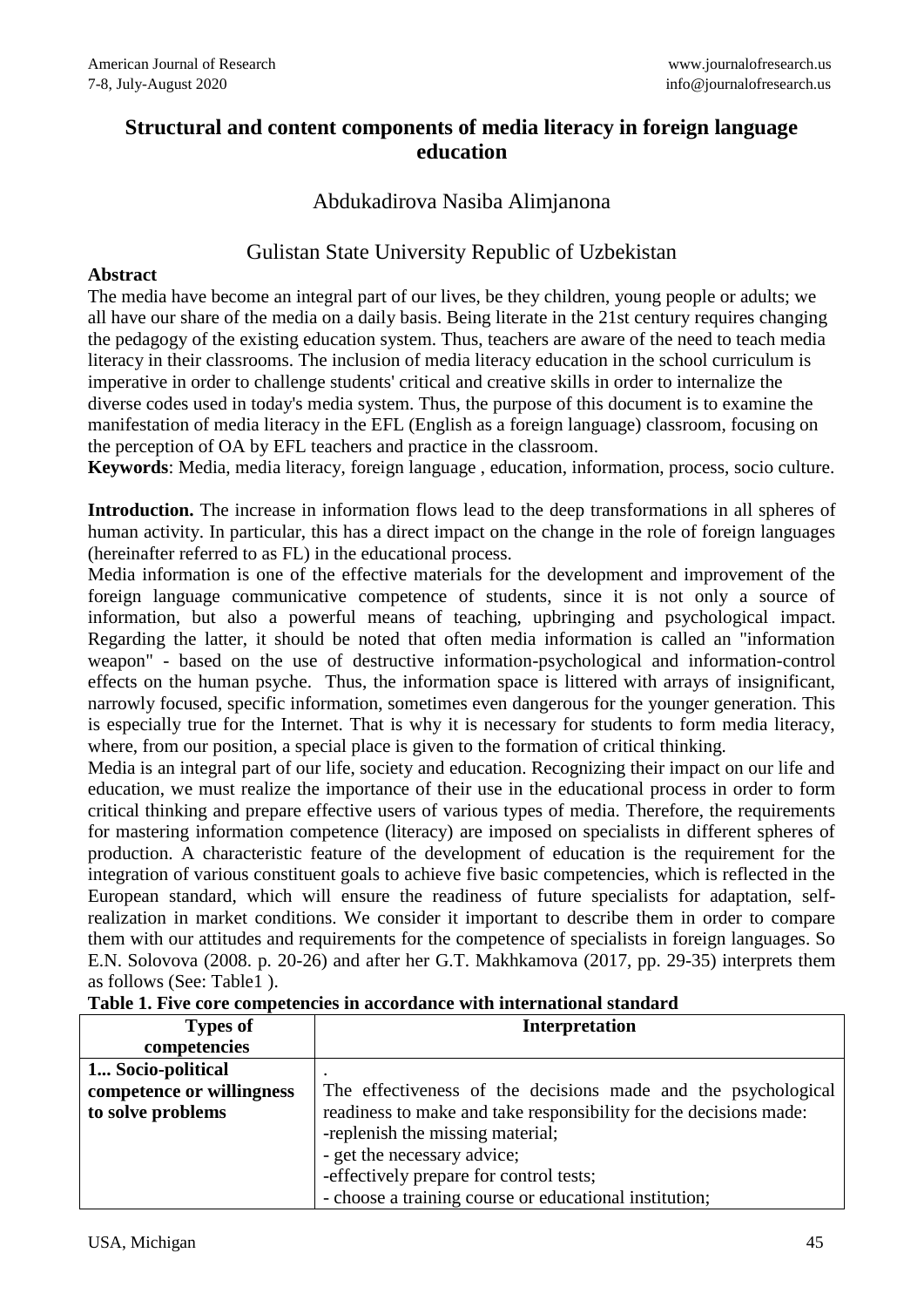|                             | -determine the most acceptable form of training;                       |
|-----------------------------|------------------------------------------------------------------------|
|                             | - to formulate the topic and determine the possible forms of           |
|                             | presentation of the finished product of design and research            |
|                             | activities;                                                            |
|                             | - prepare an oral / written report for the conference;                 |
|                             | - compile a bibliography;                                              |
|                             | -to receive a scientific grant / scholarship / internship;             |
|                             | -prepare and conduct a seminar / round table / pedagogical council,    |
|                             | etc.                                                                   |
| 2 Information               | Willingness and need to work with modern sources of information:       |
| competence                  | - find the information you need using various sources, including       |
|                             | multimedia;                                                            |
|                             | -determine the degree of its reliability / novelty / importance;       |
|                             | -process in accordance with the situation and assigned tasks;          |
|                             | -archive and save;                                                     |
|                             | -use it to solve a wide range of tasks.                                |
| 3. Communicative            | In accordance with the SES, the communicative competence               |
| competence                  | includes for the B2 level:                                             |
|                             | - linguistic;                                                          |
|                             | -sociolinguistic;                                                      |
|                             | -pragmatic.                                                            |
| 4. Sociocultural competence | Willingness and ability to live and interact in a modern multicultural |
|                             | space. For all non-linguistic specialties, however, it is part of the  |
|                             | sociolinguistic and pragmatic in foreign language communicative        |
|                             | competence (B2)                                                        |
| 5. Readiness for education  | Continuing education in the training system of foreign languages:      |
| throughout life             | - formation, development and improvement of foreign language           |
|                             | communicative competence, as well as information competence;           |
|                             | - formation, development and improvement of educational skills for     |
|                             | self-education.                                                        |

Currently, foreign language education focuses on the use of authentic materials for educational purposes. Media published in the countries of native speakers are also considered authentic materials and, taking into account their specificity and purpose, we can form media literacy on their basis. First of all, it is necessary to realize that in order to work with foreign-language media materials, we must teach students to work with information flows and develop critical thinking, since the media influences the thinking, worldview of young people, especially at such a young age. In this case, we mean the impact on the way of thinking, so it is easy to mislead a poorly informed student and impose values that are unacceptable for our society. In addition, a low level of media literacy leads to the emergence of negative thinking stereotypes. We must pay attention to the language of the broadcast. So if you listen to coverage of the same events in English and Uzbek, or Russian, there is a mixture of concepts and distortion of facts, i.e. we can observe an ideological conflict.

The choice of media materials for educational, developmental, upbringing and practical purposes of teaching foreign languages depends on the specific tasks of teaching and upbringing. However, while recognizing the diversity and authenticity of the media, as well as their impact on learners' perceptions of the world, educators should be aware of the importance of using them to shape / develop critical thinking and prepare effective users of various types of media in English. In view of this, it is necessary to form students' media literacy, which has been the object of many studies and even projects (Chicherina, 2008; Adams & Hamm, 2006; Beach, 2007; Hobbs, 2006; Potter, 2008; Quinlisk, 2003; Worsnop, 2014 and others) ... Currently; media literacy is understood in a broad context and is associated with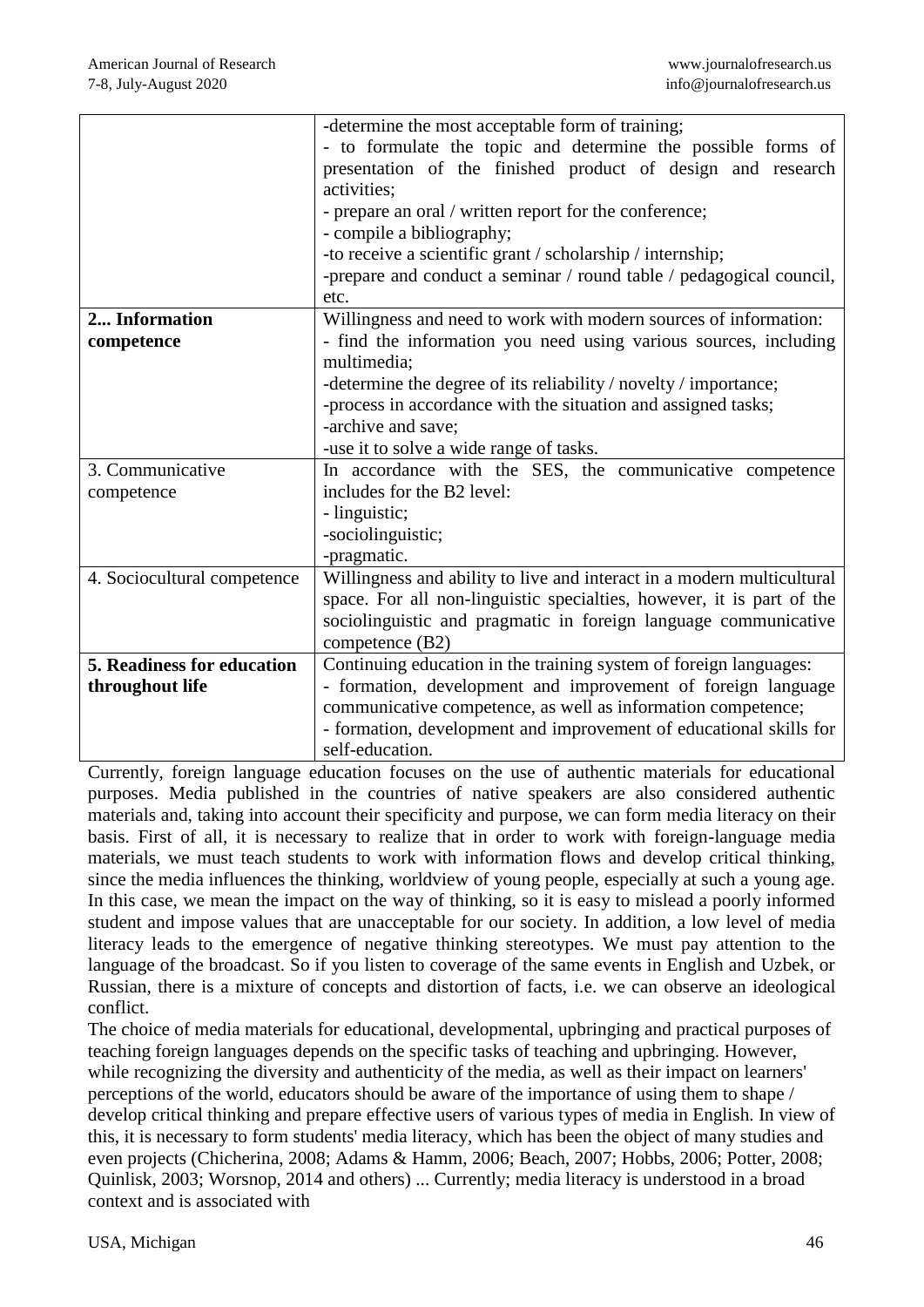- Information literacy,

- Media education,

- Information and communication competence (ICT or e-competence)

It should be borne in mind that people live in an information world filled with various technologies, thanks to which they interact with a huge amount of information. For educational purposes, media education allows not only to involve in teaching foreign languages through media texts, but also to teach the types and characteristics of media resources (Adams & Hamm, 2006). The possession of ICT competence (ICT or e-competence) is also associated with media literacy; in order to use certain Internet resources, we must be able to search for them, process them and use the necessary information. In other words, students must select reliable and relevant information from sources, process the information, and use an appropriate format to store and use it in their communication. The didactic value lies in the awareness of the diversity of information resources.

All progressive countries have vast experience in the implementation of media educationrelated curricula (Aufderheide, 1992; Adams & Hamm, 2006), as well as the widespread use of Internet technologies in teaching other subjects. Therefore, specialists of any profile are required to possess information literacy or media literacy,

In order to have a clearer picture of the component composition of media literacy, let us turn to some definitions, which sometimes differ, but in them you can find something in common. Media literacy is defined by theorists and practitioners as

- The ability to access, analyze, evaluate and communicate information in its various forms "(" Media literacy is the ability to access, analyze, evaluate and communicate messages in a wide variety of forms ") (Aufderheide, 1992);

- a set of knowledge, skills and abilities necessary to understand the media and the formats in which the creation, storage, transmission and presentation of data, information and knowledge, as well as reflexive skills necessary for working with media information (Quinlisk, 2003; Arutyunov , 2012). - think critically, adequately evaluate and interpret the information received, independently create media resources for educational and professional purposes (Worsnop, 2004 Hobbs, 2008). Thus, media literacy is a complex of knowledge, skills and abilities necessary to understand media information and use it.

Summarizing these definitions and the results of the analysis of existing models of media literacy (Gilster, 1997; Hobbs, 2005, 2006, 2007; Adams & Hamm, 2006; Manuel, 2002; Potter, 2008; Quinlisk, 2003; Quinlisk, 2004; Arutyunov, 2012, Chicherina, 2008; Dvorghets & Shaturnaya, 2015), we include the following components in the media literacy that students of non-linguistic universities must master in English classes:

The cognitive component includes skills and abilities:

- Search for information in various media sources;

- Identification of specific and distinctive features;

- determining the degree of its reliability / novelty / importance;

- archiving and storing information;

- understanding the message, taking into account the peculiarities of the picture of the world of native and non-native speakers.

- processing the material in accordance with the situation and the assigned tasks;

- Critical analysis and assessment of the content of the media text;

- interpretation of media information using verbal, audible, visual, graphic, multimedia and other means of conveying meaning and meaning.

The communicative component includes knowledge, skills and abilities:

- about the functions and types of media, and their features in terms of genre and language;

- Perception, interpretation and use of media information for various communication purposes;

- Adequate use of verbal and non-verbal means to exchange information;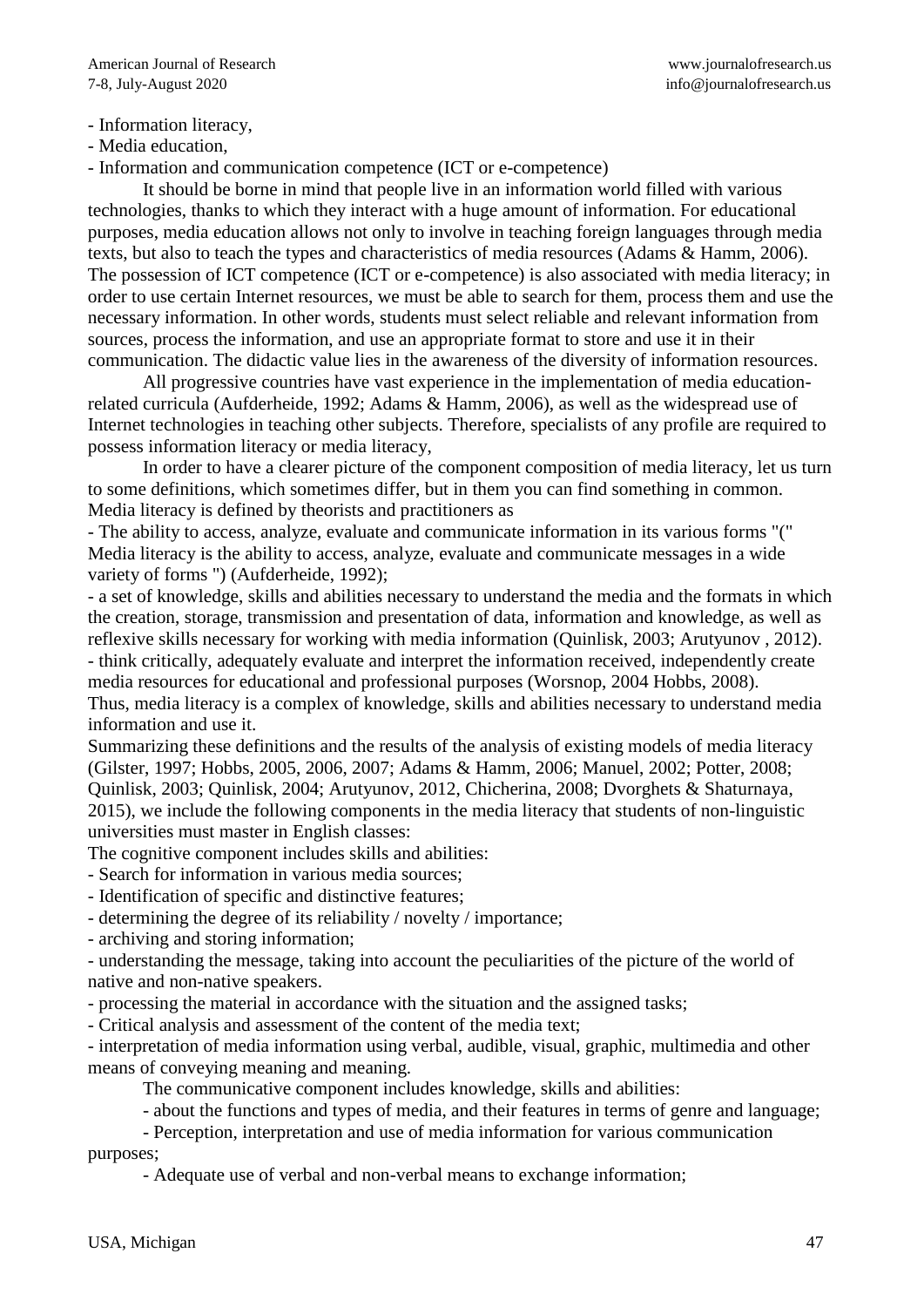- Creative implementation of reproductive and productive recoding of information when creating or producing a secondary text in oral and written forms;

- Implementation of poly logical communication in order to demonstrate the poly variety of the interpretation of the media message and achieve the only correct interpretation of it.

- using the received media information to solve a wide range of tasks.

The value-semantic component includes ideas and knowledge about:

- Cultural specificity of media information and culturally-marked concepts, artifacts;

- Norms for the presentation of mass messages and message exchange;

- Informational and manipulative influence on consciousness;

- Features and means of constructing reality from the position of a certain ideology;

- Commercial and mass-influencing target;

- Awareness that the recipients of media texts construct certain meanings.

Having studied the positive experience of the formation of media literacy in foreign literature (Gilster, 1997; Hobbs, 2005, 2006, 2007; Adams & Hamm, 2006; Manuel, 2002; Potter, 2008; Quinlisk, 2003; Quinlisk, 2004; Arutyunov, 2012, Chicherina, 2008 ; Dvorghets & Shaturnaya, 2015), we conclude that in the context of learning foreign languages, the abundant use of media information will allow

- updating the content of the textbook with additional authentic material;

- transfer and exchange of linguistic experience and provision of a certain context of a foreign language authentic communication;

- development and improvement of language skills, since they contain a large number of words, phrases, idiomatic phrases, figures of speech, grammatical structures, etc. .;

- teaching receptive and productive types of speech activity;

- teaching non-verbal means of communication, since they contain symbols, non-verbal means, tables, diagrams, photographs, etc.

- using authentic material and creating real / life communication situations, including interaction with native speakers;

- Development of skills and abilities of understanding the meanings and manipulation of interlocutors by means of persuasion, argumentation and other means of verbal influence;

- The formation of research skills and abilities;

- the development of high-level imaginative, creative and critical thinking;

- Acquaintance with cultural facts by visiting attractions, studying the historical, geographical, ethnopsychological characteristics of the people of the target language;

- providing a cognitive experience that they have not previously had. For example: traveling to the past or the future, visiting exotic places, listening to music, songs, live speech of famous people;

- creating motivation for students to understand many global problems of our time and ways to solve them;

- improvement of skills and abilities of forecasting, anticipation, interpretation, commenting, etc .;

- awareness of cultural concepts and communication strategies in a pragmatic sense;

- the use of various games and educational programs;

- formation of educational skills of self-education, self-correction and cooperation.

Therefore, we have a real opportunity to integrate media literacy with teaching a foreign language. A well-organized English language teaching program in a non-linguistic university (В 2) should focus on an integrated model for the development of communicative competence (in listening, speaking, reading and writing) and the formation of media literacy (knowledge about the functions, types, characteristics of the media).

So, in the course of working with media materials in English classes, students should focus on the perception and construction of ideas, thoughts and feelings. In written and spoken forms of